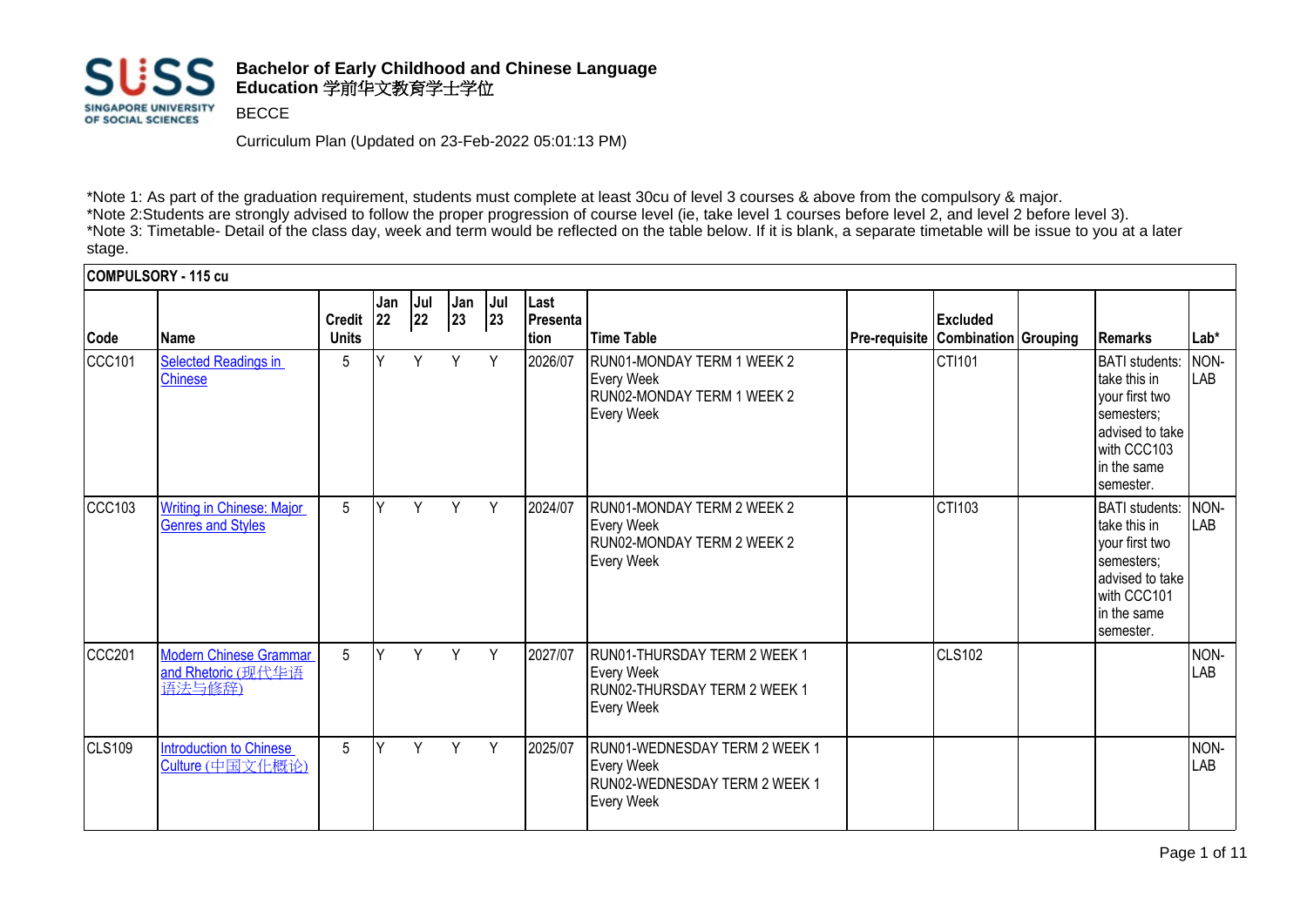| Code    | Name                                                                                        | <b>Credit</b><br><b>Units</b> | Jan<br>22 | Jul<br>22 | Jan<br>23    | Jul<br>23    | Last<br><b>Presenta</b><br><b>Ition</b> | Time Table                                                                                               | <b>Excluded</b><br>Pre-requisite   Combination   Grouping | <b>Remarks</b>                               | Lab*        |
|---------|---------------------------------------------------------------------------------------------|-------------------------------|-----------|-----------|--------------|--------------|-----------------------------------------|----------------------------------------------------------------------------------------------------------|-----------------------------------------------------------|----------------------------------------------|-------------|
| CLS115  | <b>Applied Chinese Phonetics</b><br>and Lexicology (实用华<br>语语音与词汇)                          | 5                             | Y         | Y         | Y            | Y            | 2025/07                                 | RUN02-MONDAY TERM 1 WEEK 1<br><b>Every Week</b><br>RUN03-MONDAY TERM 1 WEEK 1<br><b>Every Week</b>       | <b>CLS101</b>                                             | 尽管此科目<br>为BACLS的<br>)选修课,但<br>建议当作必<br>修课修读。 | NON-<br>LAB |
| ECC201  | <b>Child Growth and</b><br>Development (0-8years)<br>1. 童心理发展研<br>究 (0至8岁)]                 | 5                             | Υ         | N         | Y            | N            | 2027/07                                 | RUN01-WEDNESDAY TERM 1 WEEK 1<br><b>Every Week</b><br>RUN02-WEDNESDAY TERM 1 WEEK 1<br><b>Every Week</b> |                                                           |                                              | NON-<br>LAB |
| ECC203e | <b>Life Span Development</b><br>(人类发展学)                                                     | $5\phantom{.0}$               | Y         | N         | Y            | $\mathsf{N}$ | 2027/07                                 | TUESDAY TERM 2 WEEK 1<br><b>Every Week</b>                                                               |                                                           |                                              | NON-<br>LAB |
| ECC209  | Aesthetics and the Arts for<br>Children (儿童艺术与审<br>美教育)                                     | 5                             | N         | Y         | N            | Y            | 2027/07                                 | <b>TUESDAY TERM 1 WEEK 1</b><br><b>Every Week</b>                                                        |                                                           |                                              | NON-<br>LAB |
| ECC211  | Integrating Play across the<br>Curriculum (游戏课程的<br>整合与探究)                                  | 5                             | ΙN        | Y         | N            | Y            | 2027/07                                 | <b>THURSDAY TERM 2 WEEK 1</b><br><b>Every Week</b>                                                       | <b>ECC205</b>                                             |                                              | NON-<br>LAB |
| ECC213e | <b>Professional Growth and</b><br>Development (专业成长)<br><u>与发展)</u>                         | 5                             | N         | Y         | $\mathsf{N}$ | Y            | 2027/07                                 | <b>WEDNESDAY TERM 1 WEEK 2</b><br><b>Every Week</b>                                                      | ECC207e                                                   |                                              | NON-<br>LAB |
| ECC215  | Language and Literacy in<br>Early Childhood (学前儿<br>童语言教育)                                  | 5                             | Y         | Ν         | Y            | $\mathsf{N}$ | 2027/07                                 |                                                                                                          |                                                           | Term 1 Week 2<br>Fridays and<br>Saturdays    | NON-<br>LAB |
| ECC305e | <b>Current Issues in</b><br><b>Curriculum Development</b><br>and Implementation (学前<br>课程论) | 5                             | ΙN        | Y         | N            | Y            | 2027/07                                 | <b>WEDNESDAY TERM 2 WEEK 2</b><br><b>Every Week</b>                                                      |                                                           |                                              | NON-<br>LAB |
| ECC315e | Partnership of Home.<br>School and The<br>Community (幼儿园、社<br>区与家庭合作共育)                     | 5                             | lΥ        | N         | Y            | N            | 2027/07                                 | <b>THURSDAY TERM 2 WEEK 1</b><br><b>Every Week</b>                                                       |                                                           |                                              | NON-<br>LAB |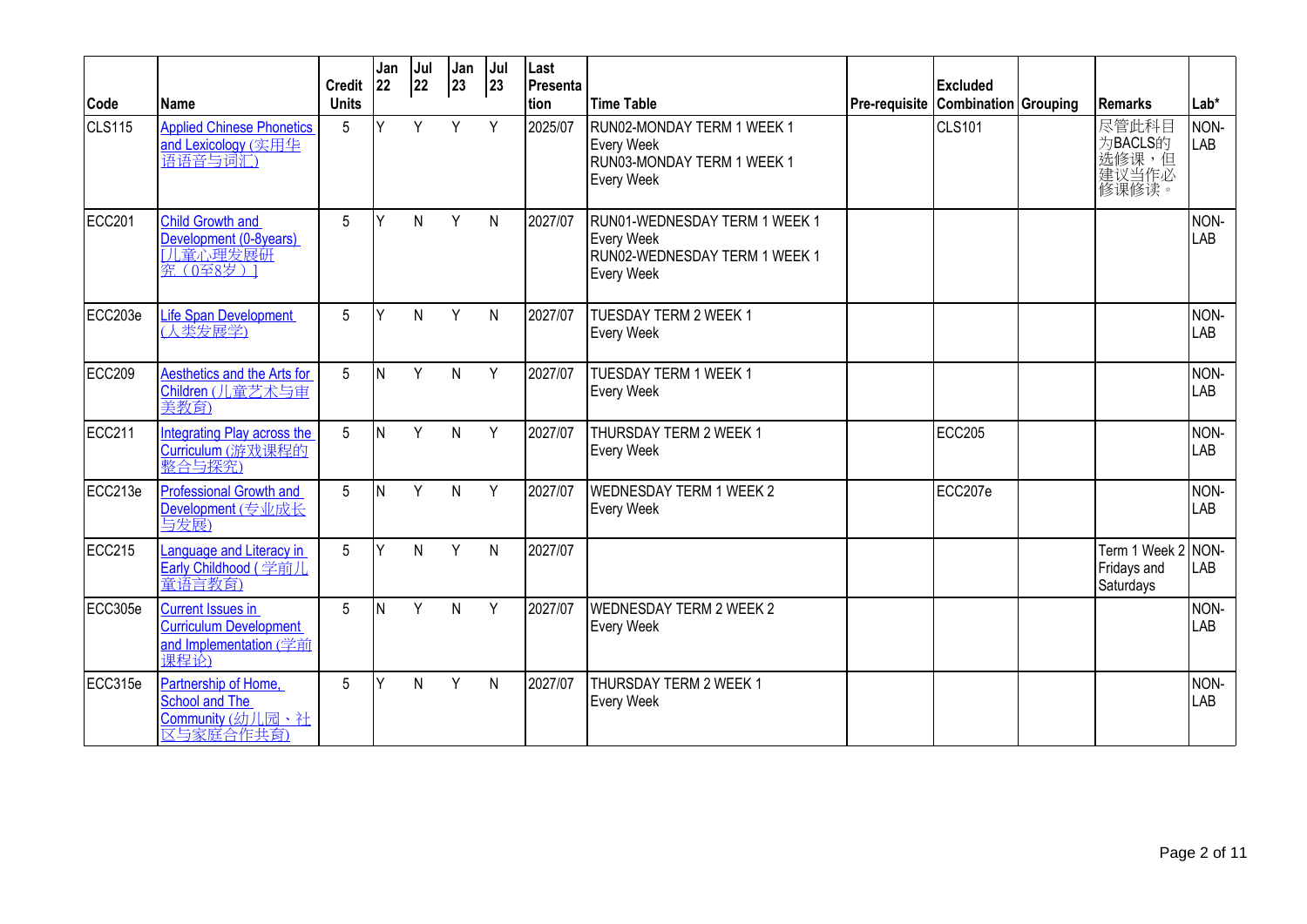|         |                                                                                                             | <b>Credit</b>   | Jan<br>22 | Jul<br>22 | Jan<br>$ 23\rangle$ | Jul<br>23    | Last<br>Presenta |                                                                                              |                                                       | <b>Excluded</b> |                                           |                    |
|---------|-------------------------------------------------------------------------------------------------------------|-----------------|-----------|-----------|---------------------|--------------|------------------|----------------------------------------------------------------------------------------------|-------------------------------------------------------|-----------------|-------------------------------------------|--------------------|
| Code    | Name                                                                                                        | <b>Units</b>    |           |           |                     |              | tion             | <b>Time Table</b>                                                                            | Pre-requisite Combination Grouping                    |                 | <b>Remarks</b>                            | $Lab*$             |
| ECC399  | Project                                                                                                     | 10              | Y         | Y         | Y                   | Y            | 2023/07          | THURSDAY WEEK 1<br><b>Every Week</b>                                                         | 必须先修满<br>100学<br>分(不包<br>括UCORE学<br> 分 )才能修<br> 此门课程。 |                 | 学员在最后<br>二个学期才<br>可修<br>读ECC399。          | NON-<br>LAB        |
| ECL205e | Multicultural Education and<br>Bilingual Education (多元<br>文化教育与双语教育)                                        | 5               | IN.       | Y         | $\mathsf{N}$        | Y            | 2027/07          | <b>MONDAY TERM 2 WEEK 2</b><br><b>Every Week</b>                                             |                                                       |                 |                                           | NON-<br><b>LAB</b> |
| ECL207  | <b>Developing Social and</b><br><b>Emotional Competence in</b><br>Young Children (发展幼<br>儿的社交与情绪技能)         | 5               | Y         | N.        | Y                   | N            | 2027/07          | RUN01-TUESDAY TERM 2 WEEK 1<br><b>Every Week</b><br>RUN02-MONDAY TERM 2 WEEK 1<br>Every Week |                                                       |                 |                                           | NON-<br>LAB        |
| ECL211e | Children's Literature for<br>Early Childhood (学前儿<br>童文学)                                                   | 5               | İΝ        | Y         | $\mathsf{N}$        | Y            | 2027/07          | MONDAY TERM 1 WEEK 1<br><b>Every Week</b>                                                    |                                                       | ECL203          |                                           | NON-<br><b>LAB</b> |
| ECL213e | Supporting Children with<br>Special Needs (学前特殊<br>儿童教育)                                                    | 5               | Y         | N.        | Y                   | $\mathsf{N}$ | 2027/07          | FRIDAY TERM 2 WEEK 2<br>Every Week                                                           |                                                       | <b>ECL201</b>   |                                           | NON-<br>LAB        |
| ECL215  | <b>Research Methods for</b><br>Early Childhood Education                                                    | $5\overline{)}$ | Y         | N.        | Y                   | $\mathsf{N}$ | 2027/07          | TUESDAY TERM 1 WEEK 2<br><b>Every Week</b>                                                   |                                                       | ECL209e         |                                           | NON-<br>LAB        |
| ECL301  | <b>Assessment and</b><br>Intervention (儿童发展评<br>量)                                                          | 5               | lN.       | Y         | $\mathsf{N}$        | Y            | 2027/07          | FRIDAY TERM 1 WEEK 1<br><b>Every Week</b><br>SATURDAY TERM 1 WEEK 1<br><b>Every Week</b>     |                                                       |                 |                                           | NON-<br>LAB        |
| ECL303e | Integrating ICT in Teaching<br>and Learning Chinese in<br>Early Childhood Education<br>(学前资讯科技和华文<br>教学的整合) | 5               | Υ         | N         | Y                   | N            | 2027/07          | <b>WEDNESDAY TERM 1 WEEK 1</b><br><b>Every Week</b>                                          |                                                       |                 |                                           | NON-<br>LAB        |
| ECL307  | <b>Early Childhood Creative</b><br>Drama and Chinese<br>Language Education (幼<br>儿阶段的戏剧与华语<br>文教学)          | 5               | IN.       | Y         | $\mathsf{N}$        | Y            | 2027/07          |                                                                                              |                                                       | <b>ECL305</b>   | Term 2 Week 2<br>Fridays and<br>Saturdays | NON-<br><b>LAB</b> |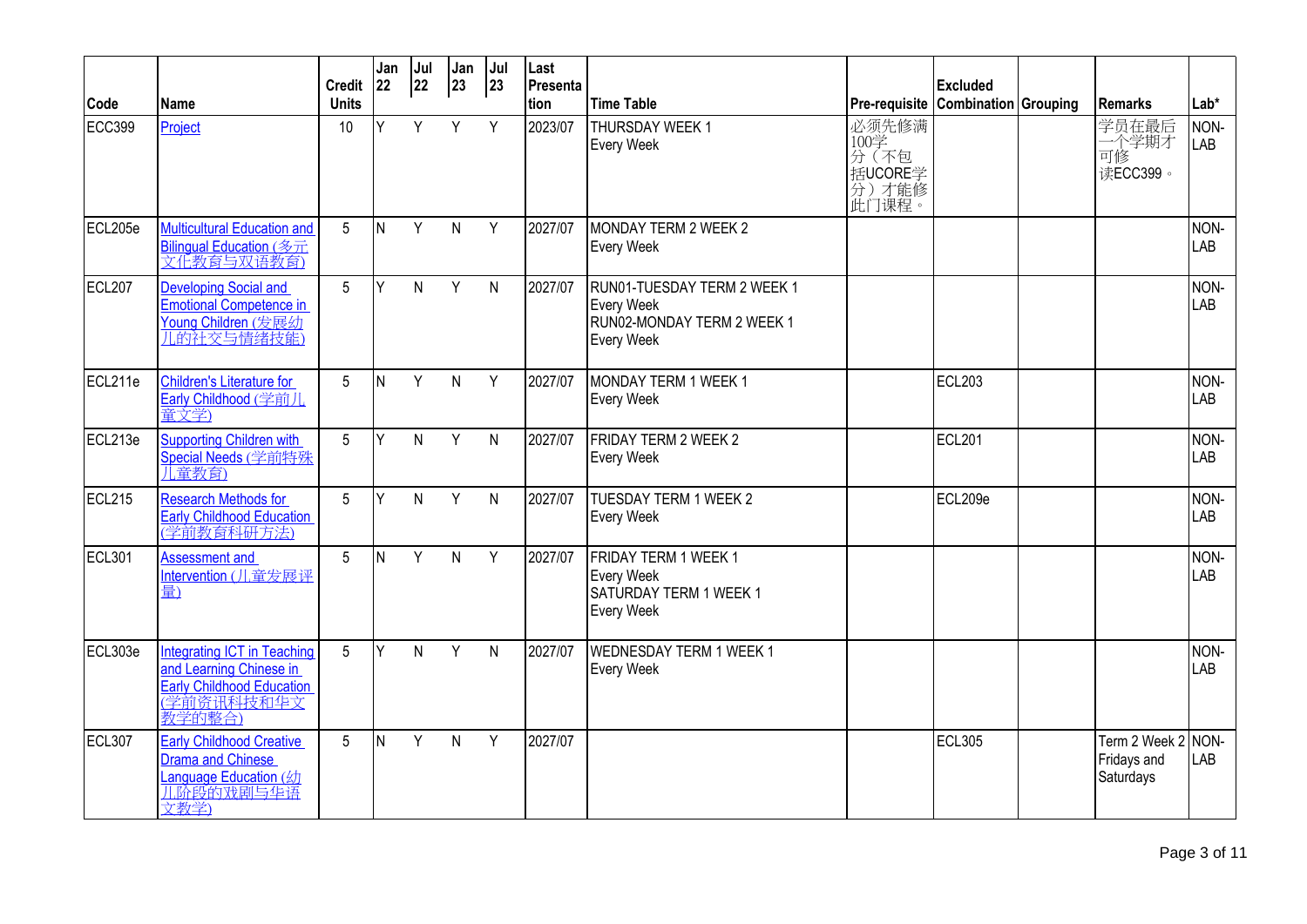| ELECTIVE - 5 cu |                               |                           |     |           |                     |                |                           |                                                                                                        |                                    |                 |                                                                                                                                                                                                                                     |                    |
|-----------------|-------------------------------|---------------------------|-----|-----------|---------------------|----------------|---------------------------|--------------------------------------------------------------------------------------------------------|------------------------------------|-----------------|-------------------------------------------------------------------------------------------------------------------------------------------------------------------------------------------------------------------------------------|--------------------|
| Code            | Name                          | Credit 22<br><b>Units</b> | Jan | Jul<br>22 | Jan<br>$ 23\rangle$ | $ $ Jul<br> 23 | Last<br>Presenta<br> tion | <b>Time Table</b>                                                                                      | Pre-requisite Combination Grouping | <b>Excluded</b> | Remarks                                                                                                                                                                                                                             | $Lab*$             |
| CLS301          | Chinese Etymology (中国<br>文字学) | $5\phantom{.0}$           | lY. | Y         | Y                   | Y              | 2026/07                   | <b>TUESDAY TERM 1 WEEK 1</b><br><b>Every Week</b>                                                      |                                    |                 | 建议在修读<br>完成所<br>有LEVEL 2 的<br>必修课程之<br>后,才修<br>读CLS301。<br>此课程可以<br>跟其他选修<br>课同时修<br>读。                                                                                                                                             | NON-<br><b>LAB</b> |
| CLS306          | Tang Poetry (唐诗专题)            | $5\phantom{.0}$           | Y   | Y.        | Y                   | Y              | 2026/07                   | RUN01-THURSDAY TERM 1 WEEK 2<br><b>Every Week</b><br>RUN02-THURSDAY TERM 1 WEEK 2<br><b>Every Week</b> |                                    |                 | 1) BACLS学员 NON-<br>需要在完成<br>所有LEVEL 1<br>和LEVEL 2的<br>必修课之<br>后,才可以<br>修<br>读CLS306e唐<br>诗专题。<br>2015年1月学<br>期开<br>始CLS306调<br>知整和程期和程式<br>为电,都开始<br>如此1.5<br>如果<br>是BECCE和<br>BACLE学员<br>的选修课之<br>$\overline{\phantom{0}}$ $\circ$ | <b>LAB</b>         |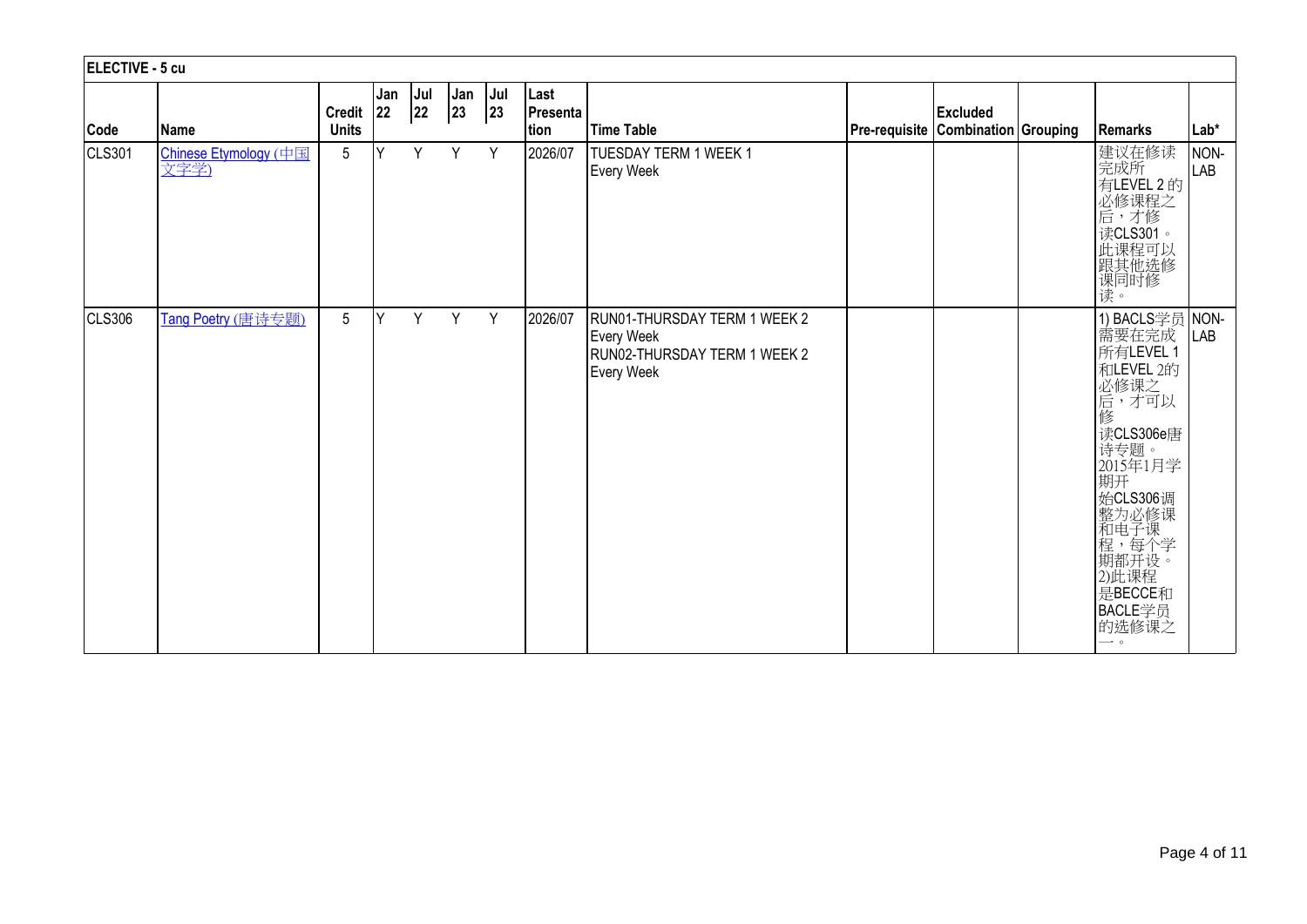| Code          | Name           | Credit 22<br><b>Units</b> | Jan | Jul<br>$ 22\rangle$ | Jan<br> 23 | Jul<br> 23 | Last<br>Presenta<br>tion | Time Table                                  | <b>Pre-requisite Combination Grouping</b> | <b>Excluded</b> | <b>Remarks</b>                                                                                                                                                 | Lab*        |
|---------------|----------------|---------------------------|-----|---------------------|------------|------------|--------------------------|---------------------------------------------|-------------------------------------------|-----------------|----------------------------------------------------------------------------------------------------------------------------------------------------------------|-------------|
| <b>CLS307</b> | Song Ci (宋词专题) | $5\phantom{.0}$           |     | Y                   | Υ          | Y          | 2026/07                  | THURSDAY TERM 2 WEEK 2<br><b>Every Week</b> |                                           |                 | 1)BACLS学员<br>可在完成所<br>有LEVEL 1<br>和LEVEL 2的<br>」必修课之后<br> 修<br>读CLS307e唐<br><sup>は诗课必子个设仍:受新修课学。然【3题调课程期】 (15)题调课程用题 (15)</sup><br>是BECCE和<br>BACLE的选<br>修课之一。 | NON-<br>LAB |

\* Students will be required to attend classes on day of presentation as well as on weekends or all classes may be on weekends.

## **University Core - SUSS Core Table (2019/01 Intakes onwards)**

|               | <b>SUSS Core Compulsory - 10cu</b> |                               |            |            |           |                |                          |                                                                                                                                                                                                                                                 |                                                                                                                                                   |
|---------------|------------------------------------|-------------------------------|------------|------------|-----------|----------------|--------------------------|-------------------------------------------------------------------------------------------------------------------------------------------------------------------------------------------------------------------------------------------------|---------------------------------------------------------------------------------------------------------------------------------------------------|
| Code          | Name                               | <b>Credit</b><br><b>Units</b> | Jan<br> 22 | Jul<br> 22 | Jan<br>23 | $ $ Jul<br> 23 | <b>Last Presentation</b> | Time Table                                                                                                                                                                                                                                      | Remarks                                                                                                                                           |
| <b>SCO101</b> | <b>Why Do Good?</b>                | 2.50                          |            | ٧          | Υ         | Y              | 2026/07                  | RUN01-MONDAY TERM<br>Every Week<br>RUN02-FRIDAY TERM<br>Every Week<br><b>IRUN03-MONDAY TERM 1</b><br>Every Week<br><b>RUN04-FRIDAY TERM 1</b><br>Every Week<br><b>RUN05-MONDAY TERM 2</b><br>Every Week<br>RUN06-WEDNESDAY TERM 2<br>Every Week | Note: Run01 and Run02 are off<br>term classes that will start 3<br>weeks before and end 1 week<br>before the start of Term 1 in the<br>Isemester. |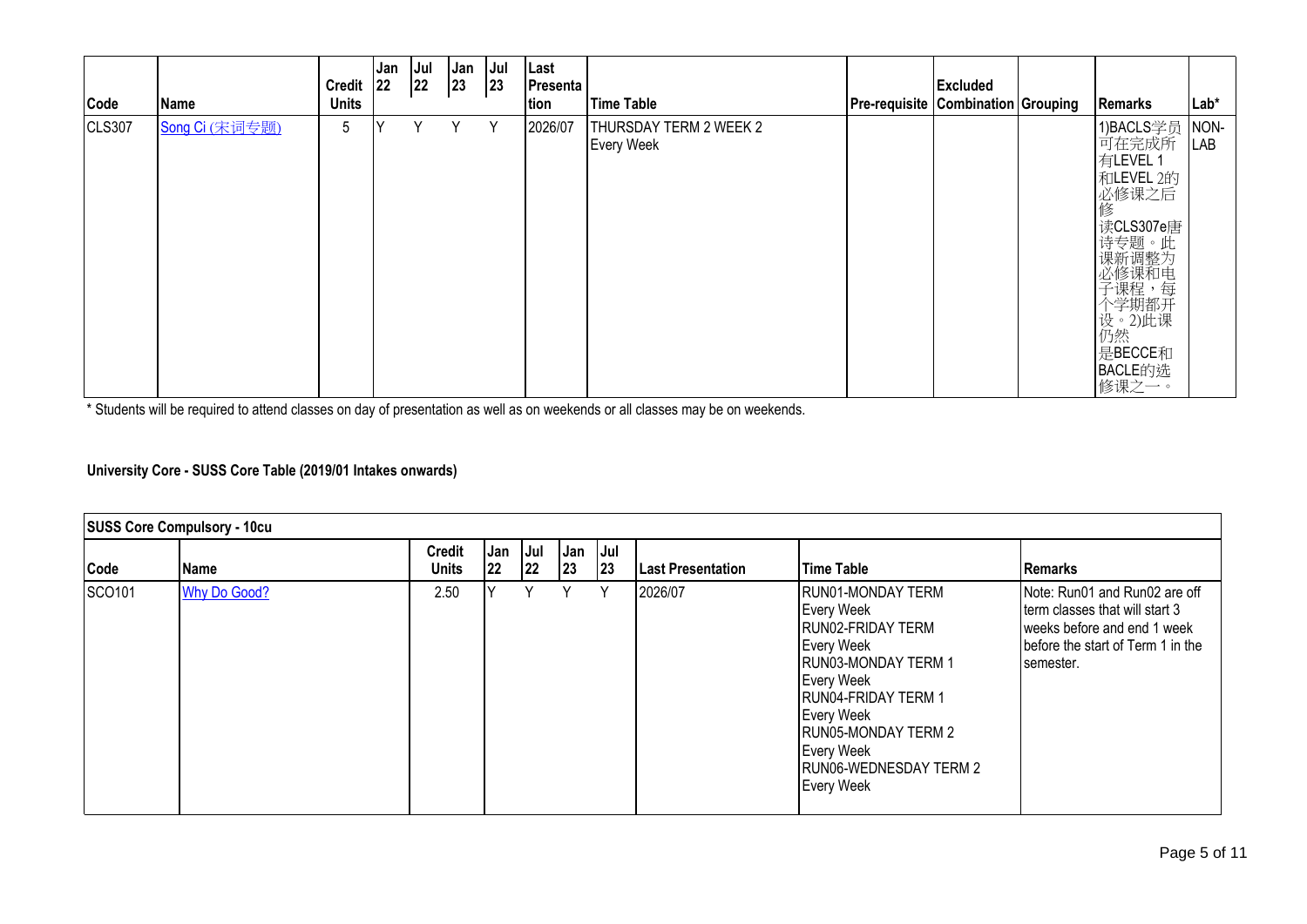| Code          | Name                                | <b>Credit</b><br><b>Units</b> | Jan<br>22 | Jul<br>22 | Jan<br>23 | Jul<br>23 | Last Presentation | <b>Time Table</b>                                                                                                                                                                                                                            | Remarks                                                                                                                                                                                     |
|---------------|-------------------------------------|-------------------------------|-----------|-----------|-----------|-----------|-------------------|----------------------------------------------------------------------------------------------------------------------------------------------------------------------------------------------------------------------------------------------|---------------------------------------------------------------------------------------------------------------------------------------------------------------------------------------------|
| SCO104        | <b>Globalisation and Technology</b> | 2.50                          | Ÿ         | Y         | Y         | Y         | 2026/07           | RUN01-TUESDAY TERM<br>Every Week<br>RUN02-THURSDAY TERM<br>Every Week<br>RUN03-TUESDAY TERM 1<br>Every Week<br>RUN04-THURSDAY TERM 1<br>Every Week<br>RUN05-THURSDAY TERM 2<br>Every Week<br>RUN06-FRIDAY TERM 2<br>Every Week               | RUN01 and RUN02 are off term<br>classes that will start 3 weeks<br>before and end 1 week before the<br>start of Term 1 in the semester.<br>Excluded combination: SCO103,<br>SCO123, SCO133. |
| SCO105        | <b>Transforming Work</b>            | 2.50                          | Y         | Y         | Y         | Y         | 2026/07           | RUN01-MONDAY TERM<br>Every Week<br>RUN02-THURSDAY TERM<br>Every Week<br>RUN03-WEDNESDAY TERM 1<br>Every Week<br><b>RUN04-FRIDAY TERM 1</b><br>Every Week<br><b>RUN05-TUESDAY TERM 2</b><br>Every Week<br>RUN06-THURSDAY TERM 2<br>Every Week | RUN01 and RUN02 are off term<br>classes that will start 3 weeks<br>before and end 1 week before the<br>start of Term 1 in the semester.<br>Excluded combination: SCO113.                    |
| <b>SCO107</b> | <b>Challenging Sustainability</b>   | 2.50                          | Y         | Y         | Y         | Y         | 2026/07           | <b>RUN01-TUESDAY TERM</b><br>Every Week<br>RUN02-FRIDAY TERM<br>Every Week<br>RUN03-TUESDAY TERM 1<br>Every Week<br>RUN04-THURSDAY TERM 1<br>Every Week<br>RUN05-WEDNESDAY TERM 2<br>Every Week<br>RUN06-FRIDAY TERM 2<br>Every Week         | RUN01 and RUN02 are off term<br>classes that will start 3 weeks<br>before and end 1 week before the<br>start of Term 1 in the semester.<br>Excluded combination: SCO201.                    |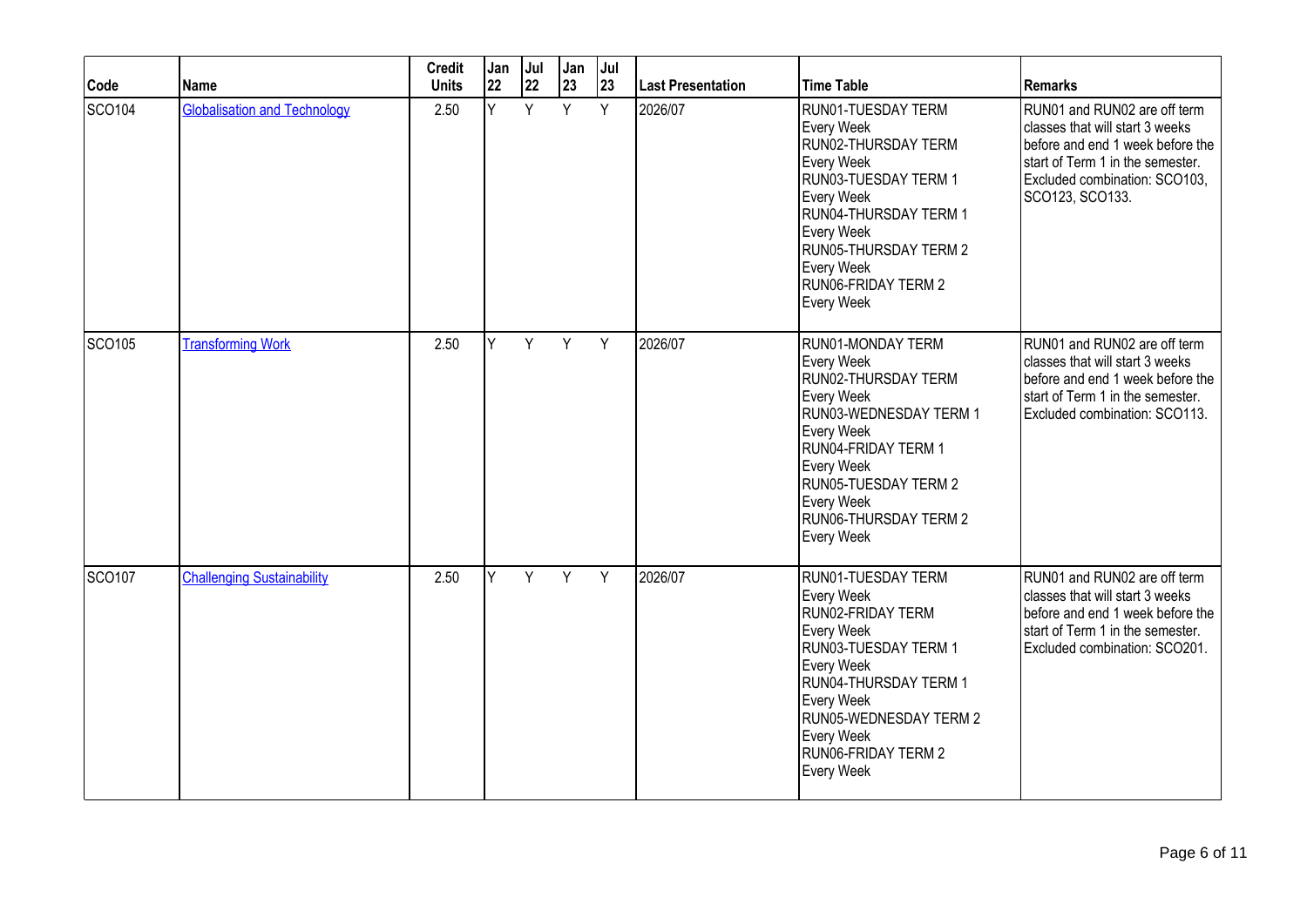| Code   | <b>Name</b>                                                                              | <b>Credit</b><br><b>Units</b> | Jan<br> 22 | Jul<br>22 | Jan<br>23 | Jul<br>23    | <b>Last Presentation</b> | <b>Time Table</b>                    | <b>Remarks</b>                                                                                                                                                                                                                                                                                     |
|--------|------------------------------------------------------------------------------------------|-------------------------------|------------|-----------|-----------|--------------|--------------------------|--------------------------------------|----------------------------------------------------------------------------------------------------------------------------------------------------------------------------------------------------------------------------------------------------------------------------------------------------|
| SCO121 | Why Do Good? (为何行善?)                                                                     | 2.50                          |            | Y         | N         | $\mathsf{N}$ | 2022/07                  | <b>TUESDAY TERM 1</b><br>Every Week  | Students enrolled in BACLS and<br>BECCE from January 2019<br>onwards may choose to read the<br>set of 10cu SUSS Core<br>compulsory courses in Chinese<br>version if they are with inadequate<br>English competency. Students<br>should choose to read one version<br>of each course, and not both. |
| SCO123 | <b>New Empires: The Reach and Frontiers</b><br>of the Tech Sector (新数码帝<br>国:科技产业的范围与延伸) | 2.50                          |            | Υ         | N         | $\mathsf{N}$ | 2022/07                  | <b>TUESDAY TERM 2</b><br>Every Week  | Students enrolled in BACLS and<br>BECCE from January 2019<br>onwards may choose to read the<br>set of 10cu SUSS Core<br>compulsory courses in Chinese<br>version if they are with inadequate<br>English competency. Students<br>should choose to read one version<br>of each course, and not both. |
| SCO221 | Space, Place, People and the City<br>(人与城市)                                              | 5                             |            | Y         | N         | $\mathsf{N}$ | 2022/07                  | <b>THURSDAY TERM 2</b><br>Every Week | Students enrolled in BACLS and<br>BECCE from January 2019<br>onwards may choose to read the<br>set of 10cu SUSS Core<br>compulsory courses in Chinese<br>version if they are with inadequate<br>English competency. Students<br>should choose to read one version<br>of each course, and not both. |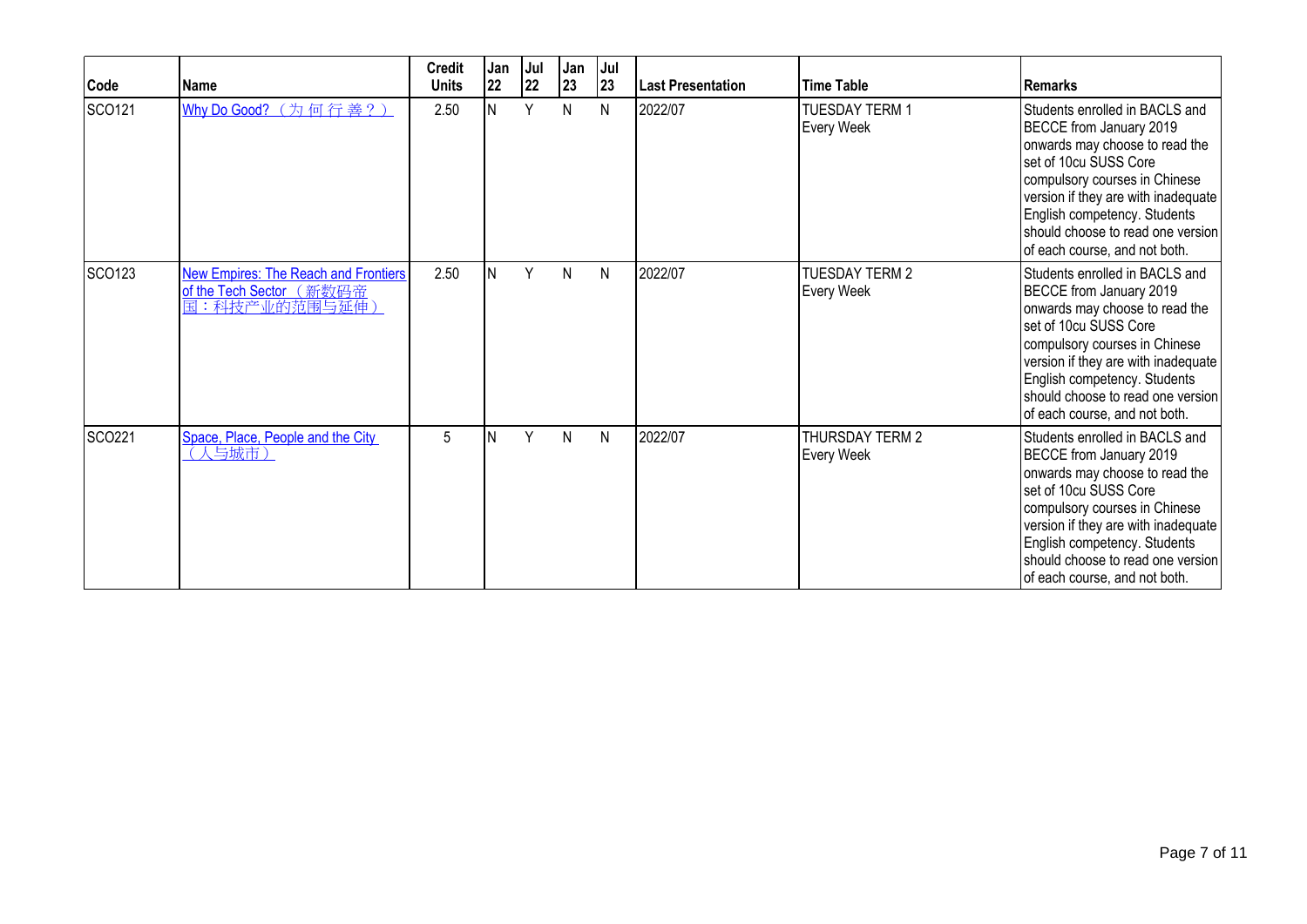## **University Core - UCore Table (up to 2018/07 Intakes)**

#### A separate timetable will be issued

UCore Requirements

You have to complete a total of 10cu of UCore courses, including 1 Compulsory CLC003 and any one of the 2 Electives, CLC001 and CLC002.

#### Assessment

Assessment is conducted in class, online, via take-home assignments or final examination, depending on the course that you take. Each UCore course counts towards your CGPA and will be reflected in your academic transcript.

|        | <b>COMPULSORY - 5 Credit Units</b>        |                               |           |                     |                            |            |                     |                                       |                                                                                                                                                                                                                                                    |  |  |  |
|--------|-------------------------------------------|-------------------------------|-----------|---------------------|----------------------------|------------|---------------------|---------------------------------------|----------------------------------------------------------------------------------------------------------------------------------------------------------------------------------------------------------------------------------------------------|--|--|--|
| Code   | l Name                                    | <b>Credit</b><br><b>Units</b> | Jan<br>22 | Jul<br>$ 22\rangle$ | <b>Jan</b><br>$ 23\rangle$ | Jul<br> 23 | l Last Presentation | lTime Table                           | Remarks                                                                                                                                                                                                                                            |  |  |  |
| CLC003 | Introduction to Communication (传播<br>学导论) | 5                             | ΙN        | N.                  | N.                         | N          | 2021/01             | <b>ISATURDAY</b><br><b>Every Week</b> | 从2021年7月学期开<br>,CLC003将会退出系<br>始<br>统,此课的最后一次开课是<br>2021年1月学期。请同学留意<br>这一重要变化。抓紧在2021<br>年1月的机会修读此课。如果<br>不修读,必须选修新的大学<br>中文通选<br>课SCO121、SCO123、SCO221<br>。2)从2019年1月学期入<br>学BACLS新生开始,将选<br>修SCO121、SCO123、SCO221<br>大学中文通选课。具体内容<br>请参见网络介绍和链接。 |  |  |  |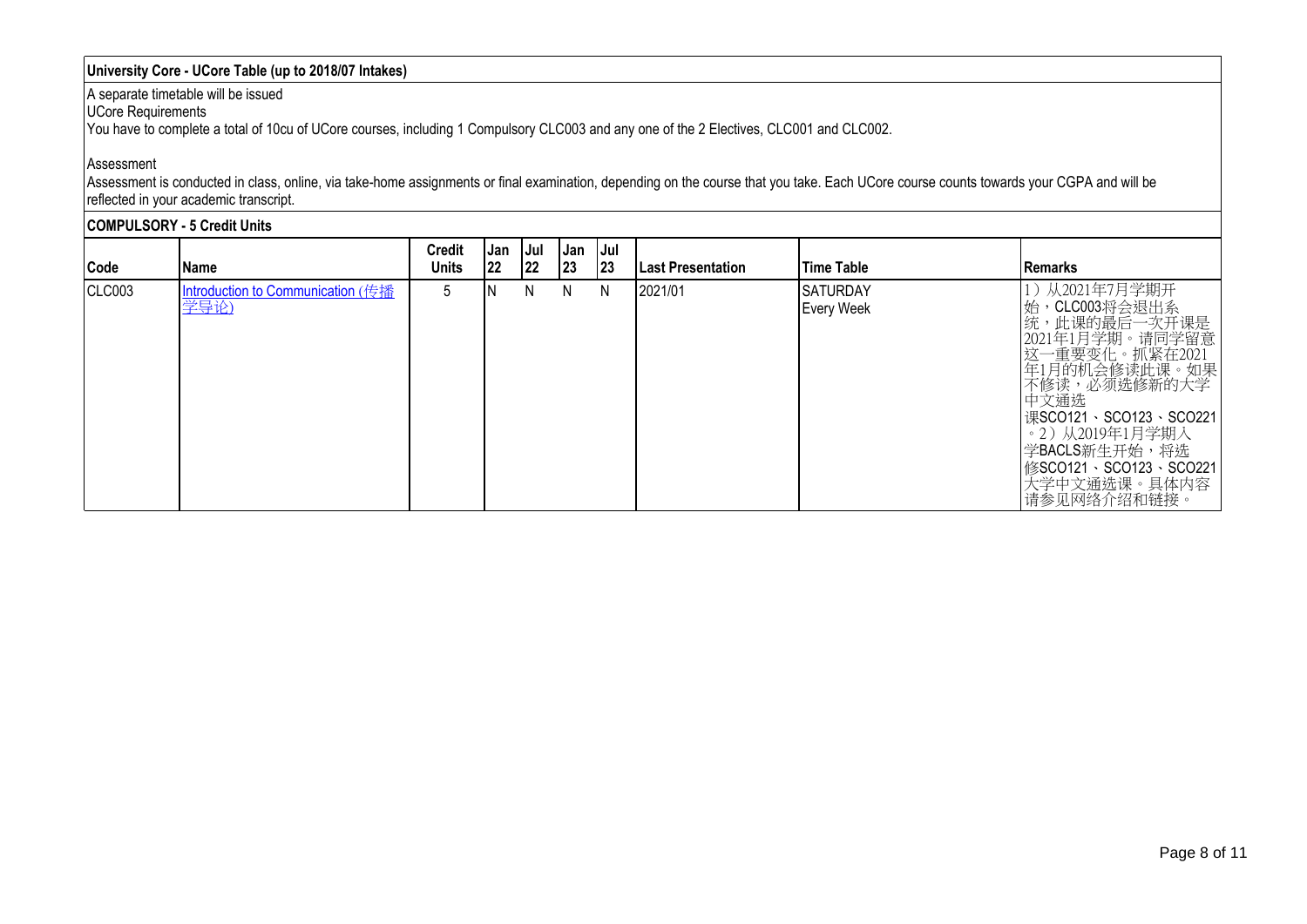## **University Core - UCore Table (up to 2018/07 Intakes)**

A separate timetable will be issued

UCore Requirements

You have to complete a total of 10cu of UCore courses, including 1 Compulsory CLC003 and any one of the 2 Electives, CLC001 and CLC002.

#### Assessment

Assessment is conducted in class, online, via take-home assignments or final examination, depending on the course that you take. Each UCore course counts towards your CGPA and will be reflected in your academic transcript.

|        | <b>ELECTIVE - 5 Credit Units</b>                                     |                               |            |           |              |            |                   |                               |                                                                                                                                                                                                                                                                       |
|--------|----------------------------------------------------------------------|-------------------------------|------------|-----------|--------------|------------|-------------------|-------------------------------|-----------------------------------------------------------------------------------------------------------------------------------------------------------------------------------------------------------------------------------------------------------------------|
| Code   | Name                                                                 | <b>Credit</b><br><b>Units</b> | lJan<br>22 | Jul<br>22 | Jan<br>23    | IJul<br>23 | Last Presentation | <b>Time Table</b>             | <b>Remarks</b>                                                                                                                                                                                                                                                        |
| CLC001 | Introduction to Confucius Thought (儒<br>家思想概论                        | 5                             | N          | N         | N            | N          | 2021/01           | <b>SATURDAY</b><br>Every Week | (1) 由于大学调整通选课,<br>CLC001将退出系统。2021年1月学期只供补考,无面授上课。请留意这一重要变课。请留意这一重要变课。请留意这一重要变<br>束前还未完<br>成CLC001的BACLS、BECCE同<br>学,将选修新的大学通选<br>课SCO121、SCO123和SCO221<br>。(2)从2019年1月学期入<br>学BACLS新生开始,将选<br>修SCO121、SCO123、SCO221<br>三科新大学中文通选课。具<br>体内容请参见网络介绍和链<br>接。            |
| CLC002 | <b>Chinese Calligraphy &amp; Painting</b><br>Appreciation (中国书画艺术鉴赏) | 5                             | N          | N         | $\mathsf{N}$ | N          | 2021/01           | <b>SATURDAY</b><br>Every Week | 1) 从2021年7月学期开<br>始,CLC002将会退出系<br>统,此课的最后一次开课是<br>2021年1月学期。抓紧在2021年1月学期。抓紧在2021<br>年1月的机会修读此课。如果<br>在2021年1月学期还未完<br>成CLC002的同学,将选修新<br>的大学中文通选<br>课SCO121、SCO123、SCO221<br>。2)从2019年1月学期入<br>学BACLS新生开始,将选<br>修SCO121、SCO123、SCO221<br>大学中文通选课。具体内容<br>请参见网络介绍和链接。 |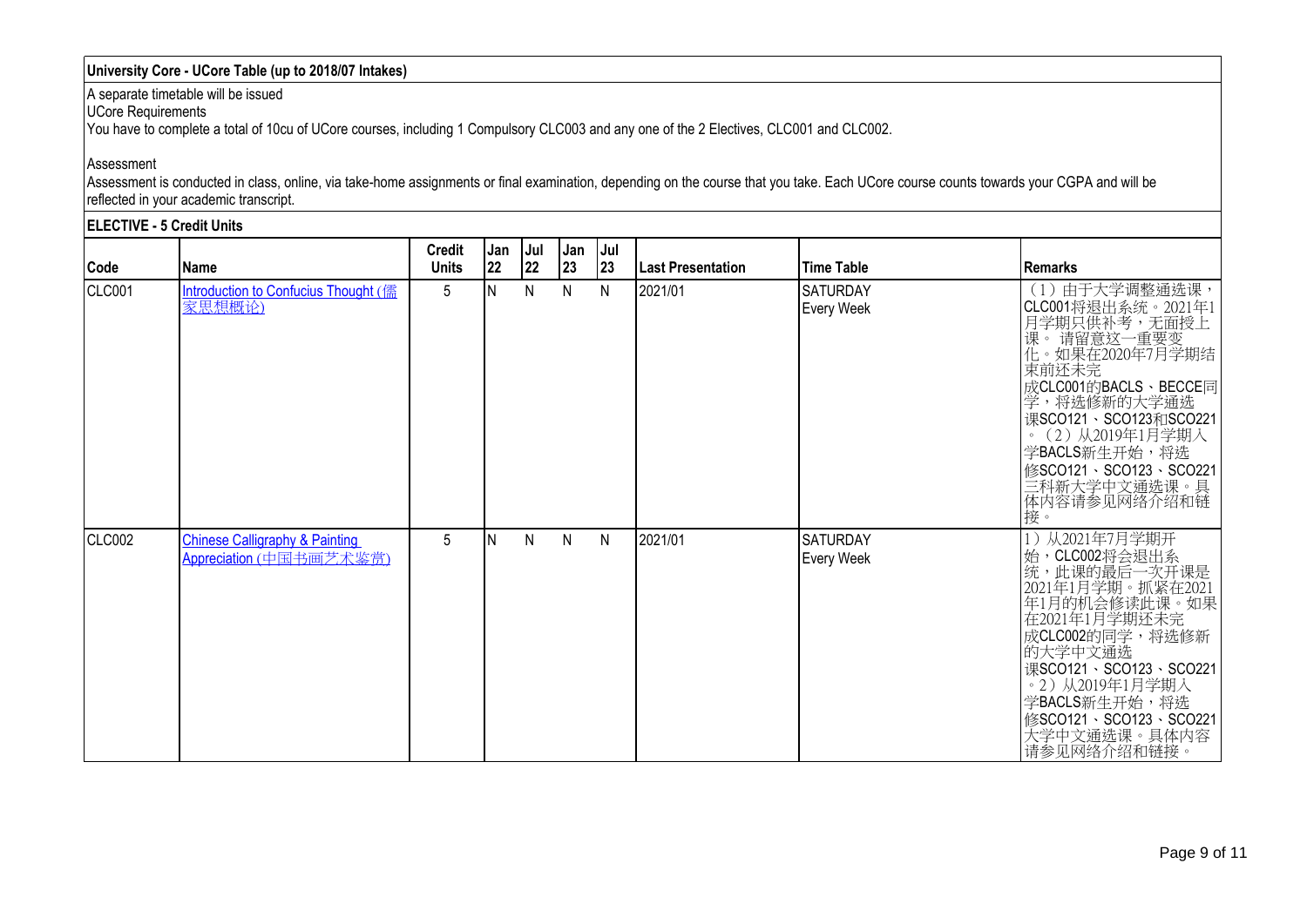# **Retired/Replaced List**

| Code          | <b>Name</b>                                                                                                  | <b>Credit</b><br><b>Units</b> | <b>Status</b> | <b>Effective From</b><br><b>Semester</b> | <b>Remarks</b>                                |
|---------------|--------------------------------------------------------------------------------------------------------------|-------------------------------|---------------|------------------------------------------|-----------------------------------------------|
| CLE2011       | Pedagogy of Oral Skills in L2<br>Context (华文第二语文口<br>语教学)                                                    | 5                             | Replaced      | 2012/01                                  | Replaced with ECL209                          |
| CLE3011       | Teaching and Learning of<br>Chinese as a Second<br>Language with ICT Tools 1<br>(资讯技术与华文第二语<br>文教学1)         | 5                             | Replaced      | 2012/01                                  | Replaced with ECL303                          |
| CLE3066       | Applying Drama Pedagogy<br>in Chinese as a Second<br>language Teaching (戏剧与<br>华文教学)                         | 5                             | Replaced      | 2012/01                                  | Replaced with ECL305                          |
| <b>CLS101</b> | Chinese Phonetics and<br>Lexicology (汉语语音与词<br>汇)                                                            | 5                             | Replaced      | 2014/07                                  | <b>CLS115</b>                                 |
| <b>CLS102</b> | Chinese Grammar and<br>Rhetoric (汉语语法与修<br>辞)                                                                | 5                             | Retired       | 2014/07                                  | CCC201 Modern Chinese Grammar<br>and Rhetoric |
| CTI101        | Chinese Reading and<br>Comprehension                                                                         | 5                             | Replaced      | 2014/07                                  | CTI101 is replaced by CCC101                  |
| CTI103        | <b>Chinese Writing</b>                                                                                       | 5                             | Replaced      | 2014/07                                  | CTI103 is replaced by CCC103                  |
| <b>ECC205</b> | Play and Inquiry in Early<br>Childhood Education (儿童<br>游戏与探究活动)                                             | 5                             | Retired       | 2019/07                                  | <b>ECC211</b>                                 |
| ECC207e       | Teaching and Learning<br>(教与学)                                                                               | 5                             | Retired       | 2019/07                                  | ECC213e                                       |
| <b>ECL201</b> | Children's Literature (1):<br>Development, Theories and<br>Examination of Genres [JL<br>童文学(1):概述、理<br>论与分类〕 | 5                             | Retired       | 2016/07                                  | ECL213e                                       |